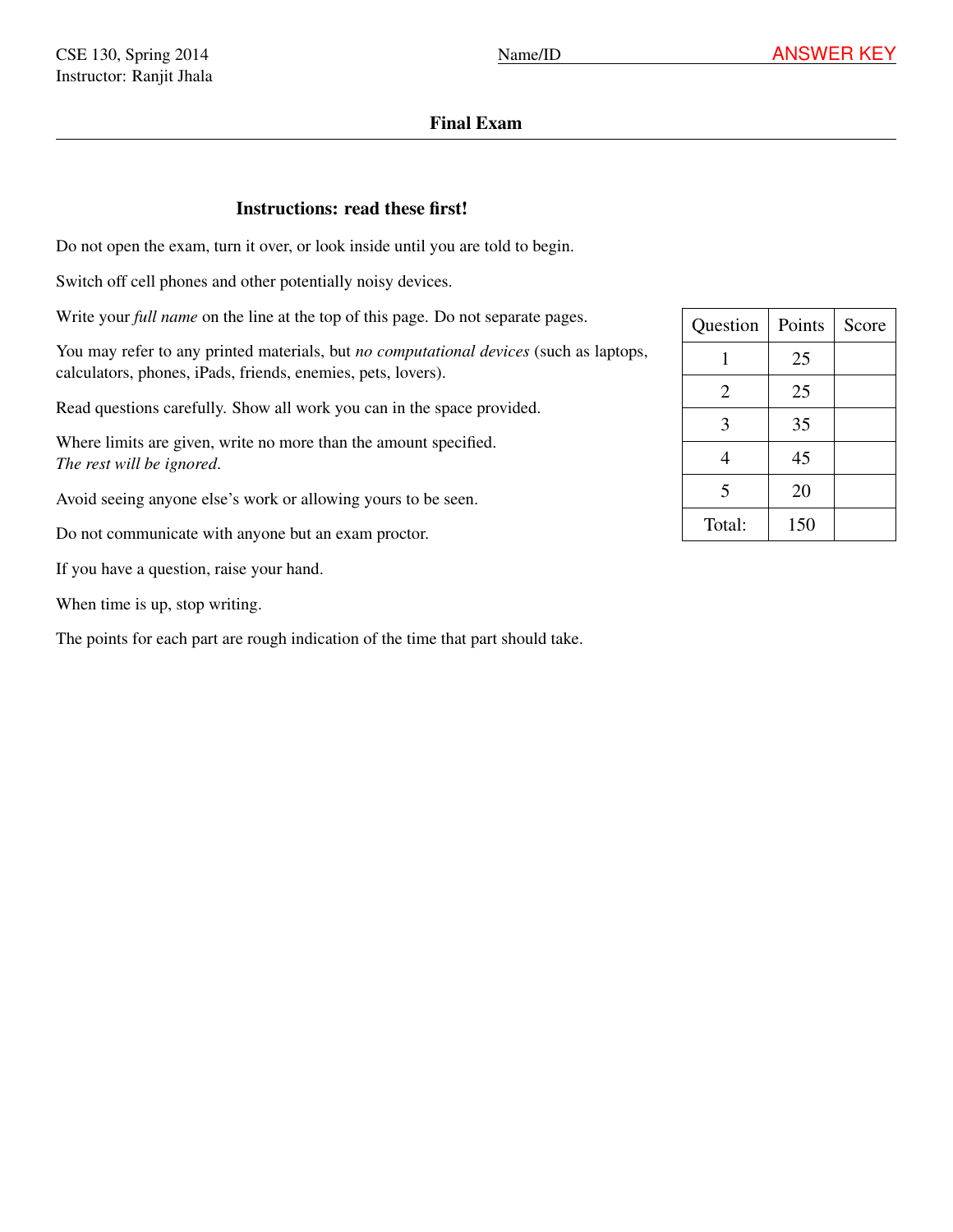1. [25 points] For each of the following OCaml or Scala programs, write down the value of ans.

```
(a) [5 points]
     let rec range i j =
      if i > j
      then []
       else i :: (range (i+1) j)
    let ans = range 1 5
  ans = [1;2;3;4;5]
(b) [5 points]
     let gelato g =
       let x = 10 in
        g x
     let x = 100let f y = x + ylet ans = gelato f
  ans = \_ 110(c) [5 points]
      val ans = for ( i <- 1 to 5
                   ; j \leftarrow i to 5
                    ; k \leftarrow j to 5
                    ; if (i * i + j * j == k * k))
                yield (i, j, k)
  ans = \text{Vector}((3,4,5))
```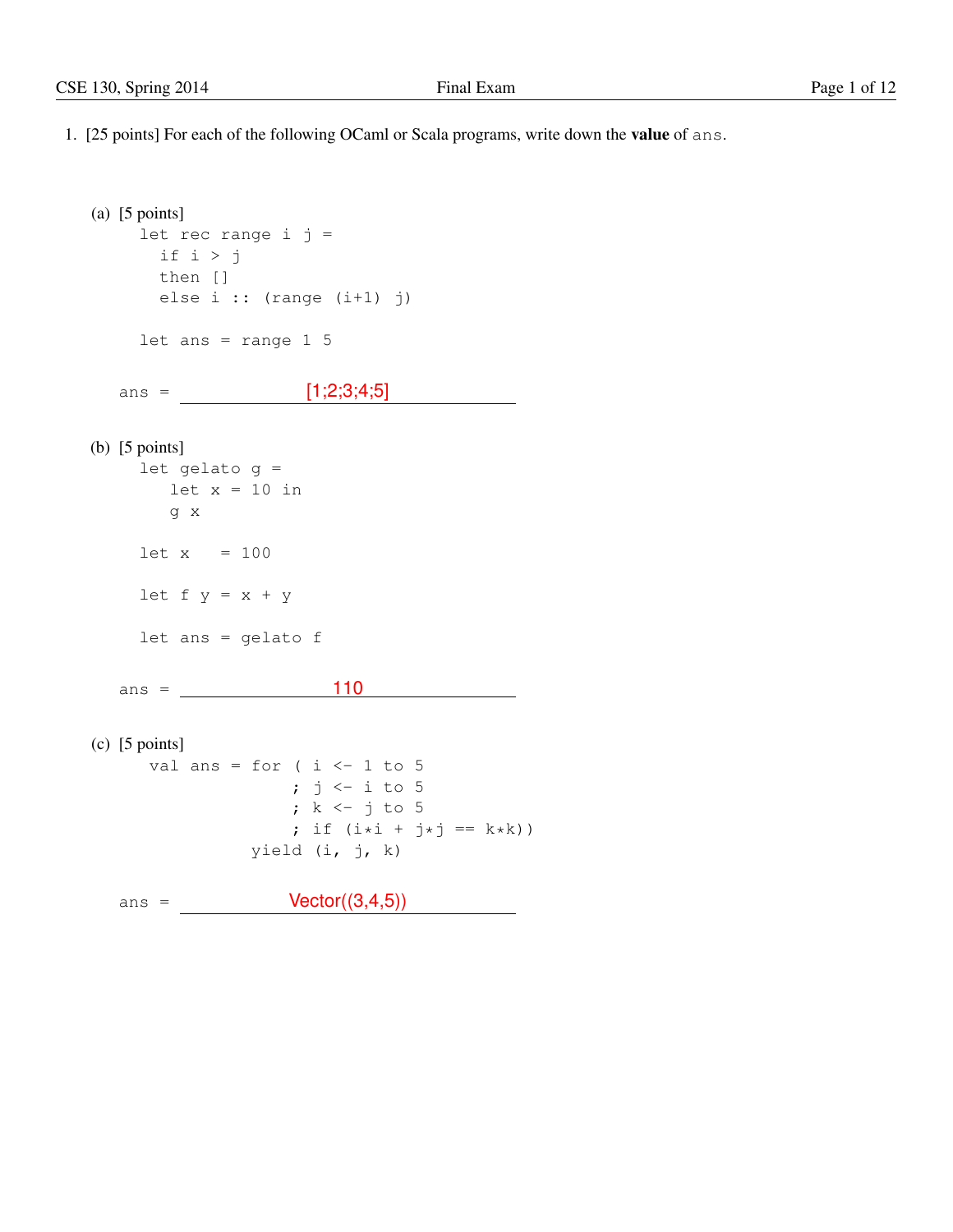```
(d) [6 points]
     class A () {
      def foo(x:Int) = 1 + this bar(x)def bar(x:Int) = 1 + x}
     class B () extends A {
      override def bar(x:Int) = 100 + x}
     val x = (new A) foo 10
     val y = (new B) foo 10
     val ans = (x, y)ans = (12, 111)
(e) [4 points]
     var ml = Map("tako" \rightarrow "nom nom", "uni" \rightarrow "blergh")
```
 $ml$   $+=$   $("uni" -> "delicioso")$ 

var  $m2 = m1$ 

val ans = m2("uni")

ans = "blergh"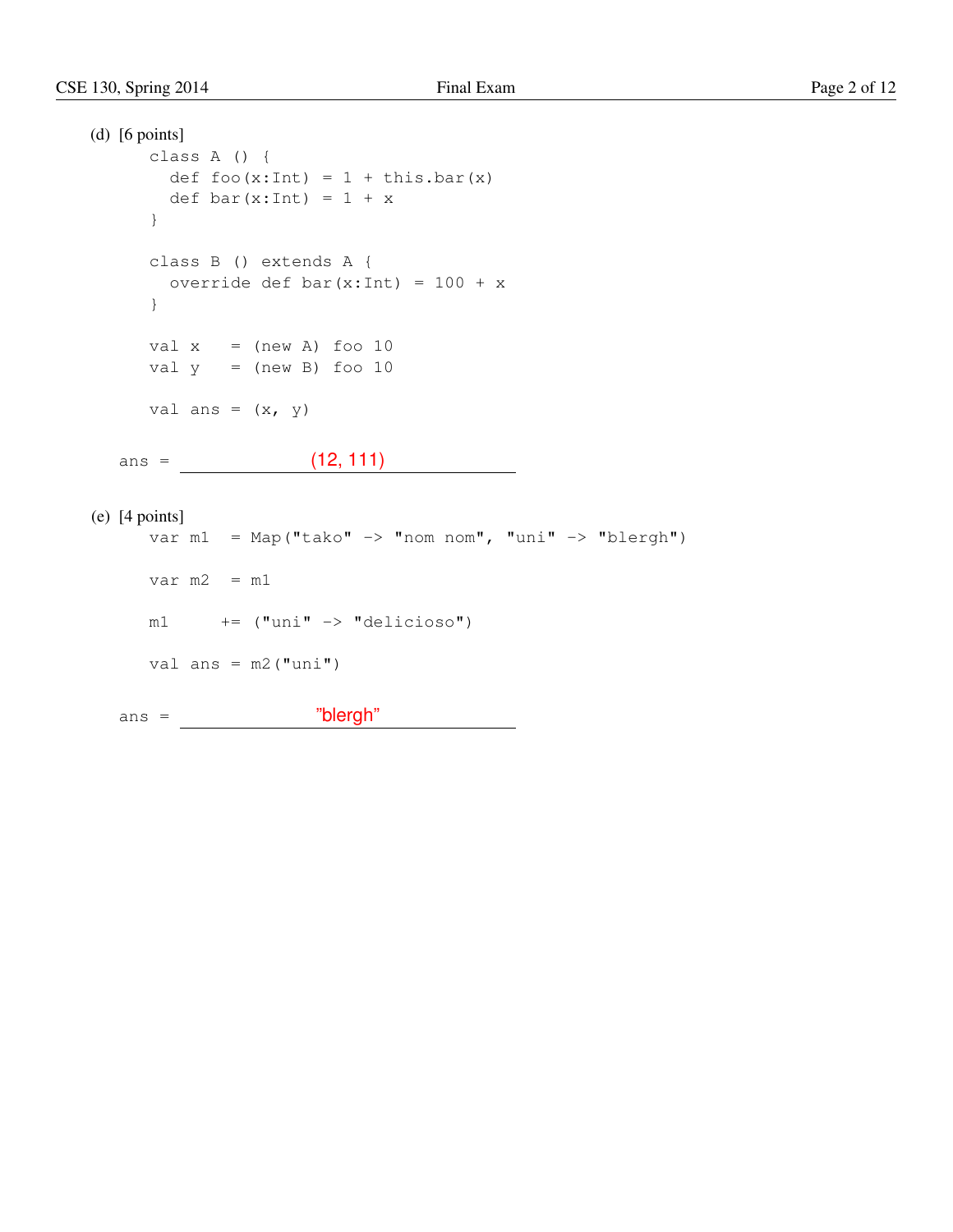2. [25 points] Consider the following Scala class and type definitions.

```
class A
class B extends A
type Point2A = \{val x:A; val y:A\}type Point2B = \{val x:B; val y:B\}type Point3A = {val x:A; val y:A; val z:A}
type Point3B = {val x:B; val y:B; val z:B}
```
Which of the below snippets of code typechecks? Circle the case that you believe holds.

(a) [5 points] def ans = { def foo( $p:Point2A$ ) = error("ignore me") val  $p3$ : Point3A = error("ignore me")  $foo(p3)$ 

```
Does Not Typecheck Typechecks [YES: width-subtyping]
```

```
(b) [5 points]
     def ans = { def foo(p:Point3A) = error("ignore me")
                 val p2 : Point2A = error("ignore me")
                 foo(p2)}
```
Does Not Typecheck Typechecks [NO]

```
(c) [5 points]
    def ans = { def foo(p: Point2A) = error("ignore me")
                 val p2: Point2B = error("ignore me")
                 foo(p2)}
```
Does Not Typecheck Typechecks [YES: depth-subtyping]

```
(d) [5 points]
     def ans = { def foo(f:(Point2A) => Int) = error("ignore me")
                 def f2(p:Point2B): Int = error("ignore me")
                 foo(f2)}
```
Does Not Typecheck Typechecks<sup>[NO: CO-VARIANT inputs]</sup>

(e) [5 points] def ans = { def foo(f:(Point3B) => Int) =  $error("ignore me")$ def  $f2(p:Point2A): Int = error("ignore me")$  $foo(f2)$ }

```
Does Not Typecheck Typecheck Typecheck Typecheck Typecheck Typecheck CONTRA-VARIANT inputs
```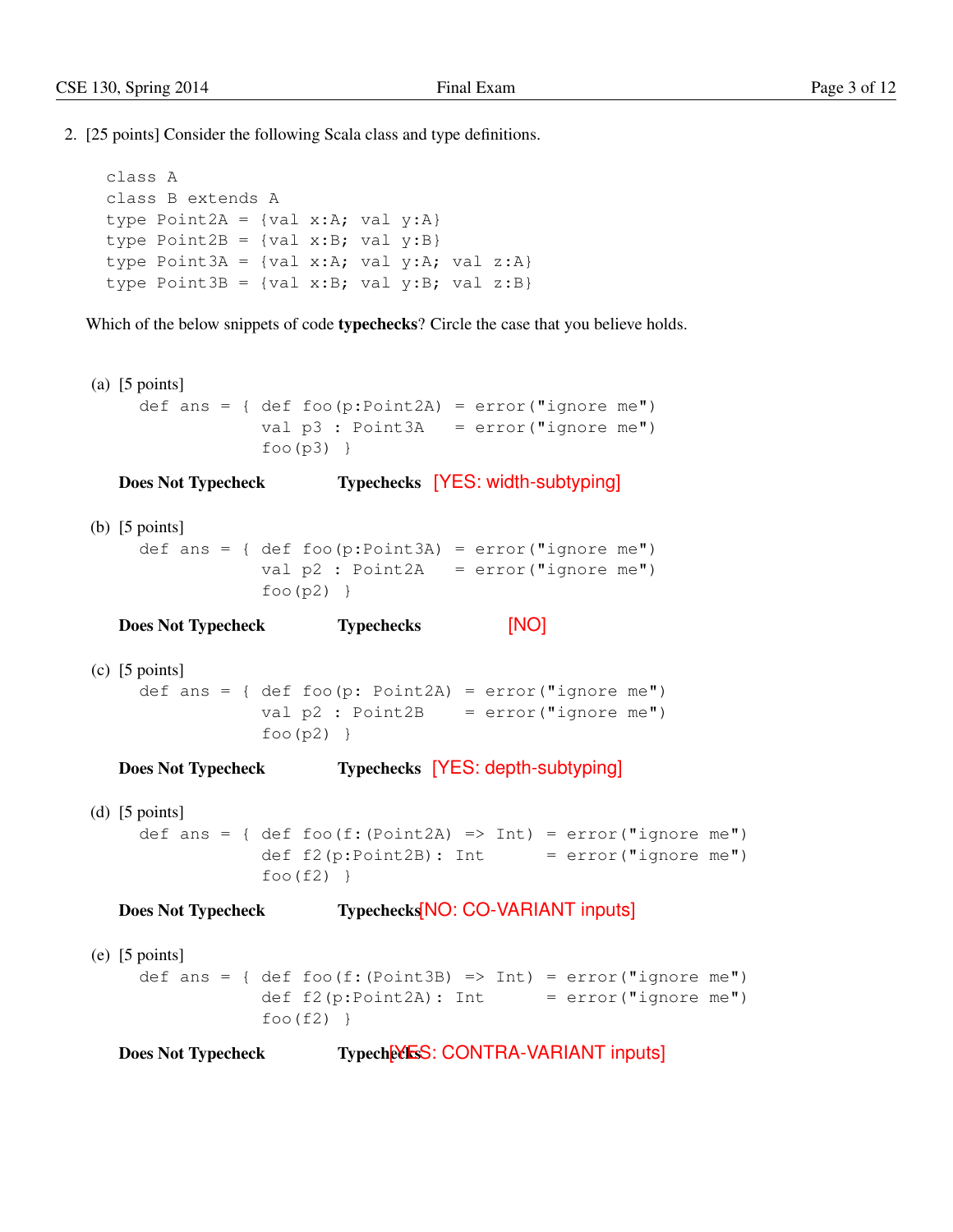3. [35 points] A binary-search-ordered dictionary is a data structure that maps keys to values. We will represent dictionaries using a polymorphic Ocaml datatype:

```
type ('k, 'v) dict
  = Empty
  | Node of 'k * 'v * ('k, 'v) dict * ('k, 'v) dict
```
That is, a dictionary is represented as a tree, which is either empty, or a node with:

- 1. a binding from a  $'$  k key to an  $'$  v value,
- 2. a left sub-dictionary, and
- 3. a right sub-dictionary.

For example, consider the dictionary

| fruit  | price |
|--------|-------|
| apple  | 2.25  |
| banana | 1.50  |
| cherry | 2.75  |
| grape  | 2.65  |
| kiwi   | 3.99  |
| orange | 0.75  |
| peach  | 2.25  |

that represents the prices (per pound) of various fruits. This dictionary is represented by the tree (on the left) which in turn is represented by the Ocaml value (of type (string, float) dict) bound to fruitd on the right.

| grape:<br>2.65 |         |         | $let$ fruitd =<br>Node $("grape", 2.65, )$ |                                       |
|----------------|---------|---------|--------------------------------------------|---------------------------------------|
|                |         |         |                                            | Node ("banana", 1.50,                 |
|                | banana: | orange: |                                            | Node ("apple", 2.25, Empty, Empty),   |
| 1.50           |         | 0.75    |                                            | Node ("cherry", 2.75, Empty, Empty)), |
|                |         |         |                                            | Node ("orange", $0.75$ ,              |
| apple:         | cherry: | kiwi:   | peach:                                     | Node ("kiwi", 3.99, Empty, Empty),    |
| 2.25           | 2.75    | 3.99    | 2.25                                       | Node ("peach", 2.25, Empty, Empty)))  |

Notice the tree is Binary-Search-Ordered, meaning for each node with a key k,

- keys in the left subtree are less than k, and
- keys in the right subtree are greater than k.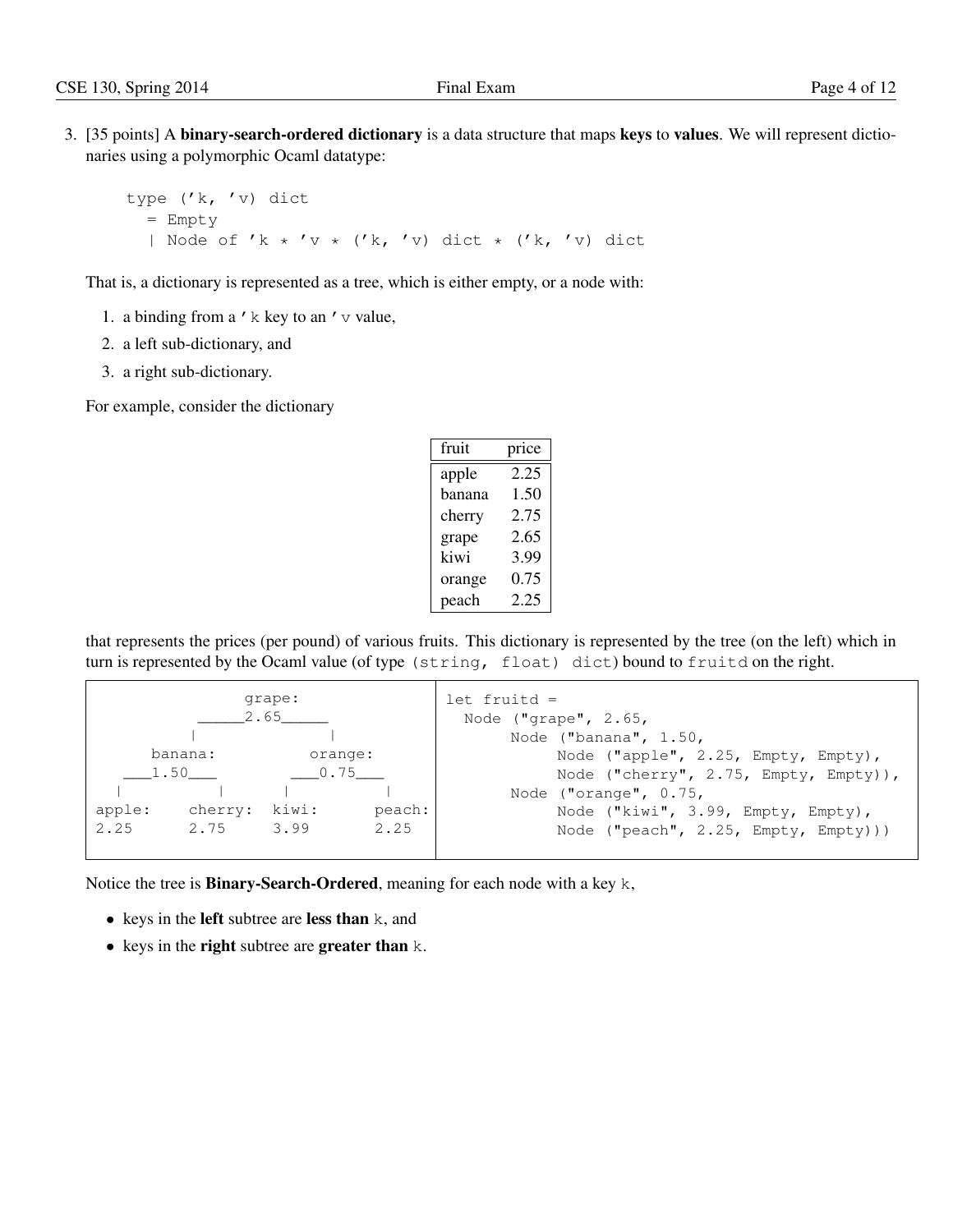```
(a) [5 \text{ points}] Recall the type 'a option = None | Some of 'a. Write a function
        val find: 'k -> ('k, 'v) dict -> 'v option
```
such that find k d evaluates to Some v if v is the value associated with the key k in the dictionary d, and None otherwise. When you are done, you should get the following behavior:

```
# find "cherry" fruitd
- : float option = Some 2.75
# find "pomegranate" fruitd
- : float option = None
```
Fill in the blanks below to implement find as described.

```
let rec find k d =
 match d with
   | Empty ->
                        None
   | Node (k', v', l, r) when k = k' \rightarrowSome v'
   | Node (k', v', l, r) when k < k' ->
                       find k l
   | Node (k', v', l, r) (* k' < k*) ->
                      find k r
```
(b) [8 points] Next, write a function

val deleteMax :  $('k, 'v)$  dict  $\rightarrow$   $('k * 'v * ('k, 'v)$  dict)

such that deleteMax d returns a tuple of the **largest** key in d, the value corresponding to the key, and the dictionary without the corresponding key-value pair. When you are done you should get the following behavior:

```
# let d0 = Node ("banana", 1.50,
            Node ("apple", 2.25, Empty, Empty),
            Node ("cherry", 2.75, Empty, Empty)) ;;
...
# deleteMax d0 ;;
- : (string, float, (string, float) dict) =
    = ("cherry", 2.75, Node ("banana", 1.50,
                          Node ("apple", 2.25, Empty, Empty),
                          Empty))
```
Fill in the blanks below to implement deleteMax as described. (It will only be called with non-Empty trees.)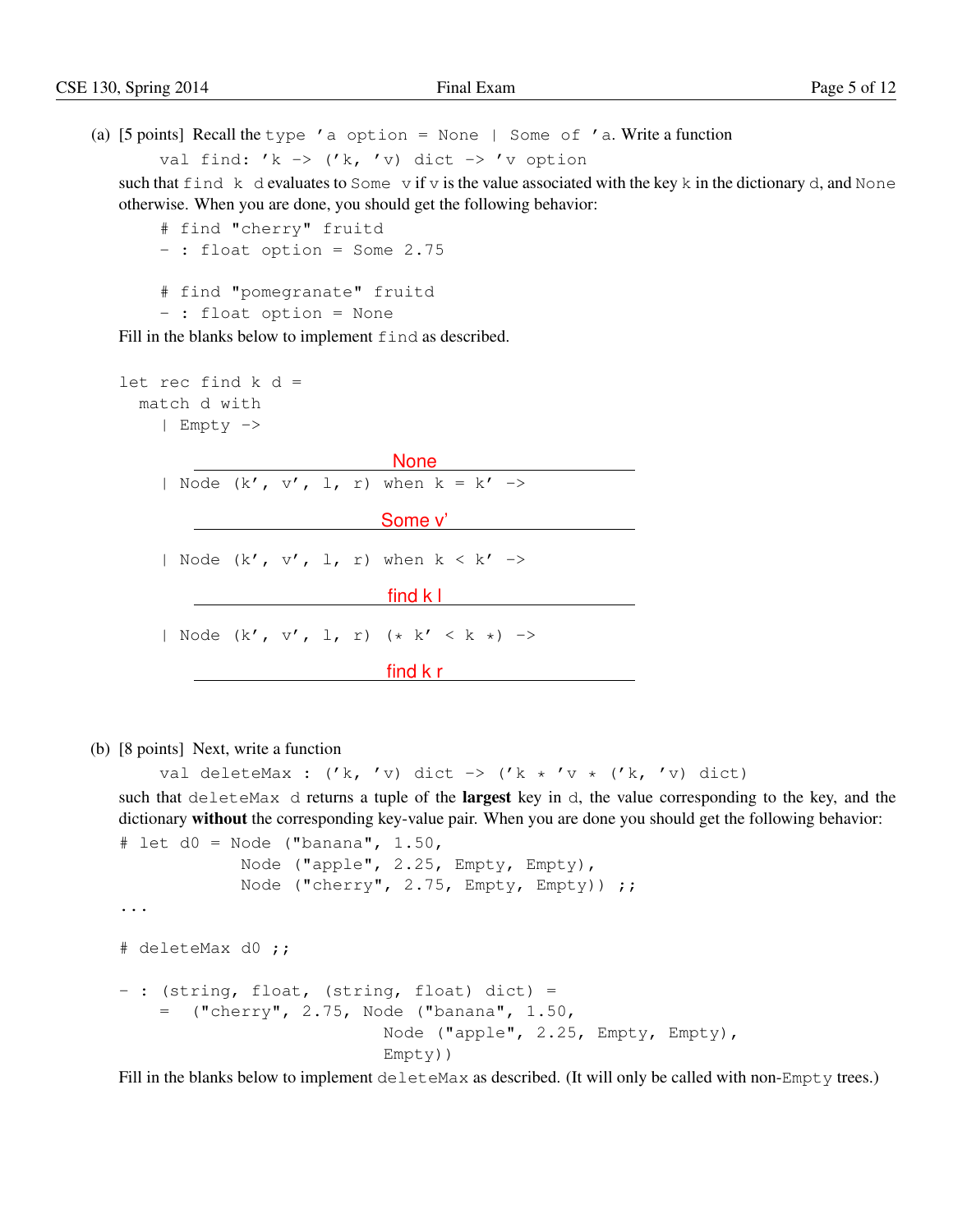| let rec deleteMax d =                      |  |  |  |  |
|--------------------------------------------|--|--|--|--|
| match d with                               |  |  |  |  |
| Node $(k', v', l, Empty)$ ->               |  |  |  |  |
| (k', v', l)                                |  |  |  |  |
| Node $(k', v', l, r) \rightarrow$          |  |  |  |  |
| let $(k$ ", $v$ ", $r'$ ) = deleteMax r in |  |  |  |  |
| (k", v", Node (k', v', l, r'))             |  |  |  |  |

(c) [8 points] Using deleteMax, write a function

```
val delete : 'k -> ('k, 'v) dict -> ('k, 'v) dict
```
such that delete k d returns the dictionary with all the key-value pairs of d **except** k. If k was not present in d then the output should be the same as d. When you are done, you should get the following behavior:

```
# delete "grape" fruitd ;;
- : (string, float) dict
  = Node ("cherry", 2.75,
       Node ("banana", 1.50,
            Node ("apple", 2.25, Empty, Empty),
            Empty),
       Node ("orange", 0.75,
            Node ("kiwi", 3.99, Empty, Empty),
            Node ("peach", 2.25, Empty, Empty)))
```
Fill in the blanks below, using deleteMax, to implement delete:

```
let rec delete k d =
 match d with
  | Empty ->
      Empty
  | Node (k', v', Empty, r) when k = k' \rightarrowr
  | Node (k', v', l, r) when k = k' ->
               let (k", v", l') = deleteMax l in
```

```
Node (k", v", l', r)| Node (k', v', l, r) when k < k' ->
               Node (k', v', delete k l, r)
| Node (k', v', l, r) (* when k' < k *) ->
               Node (k', v', l, delete k r)
```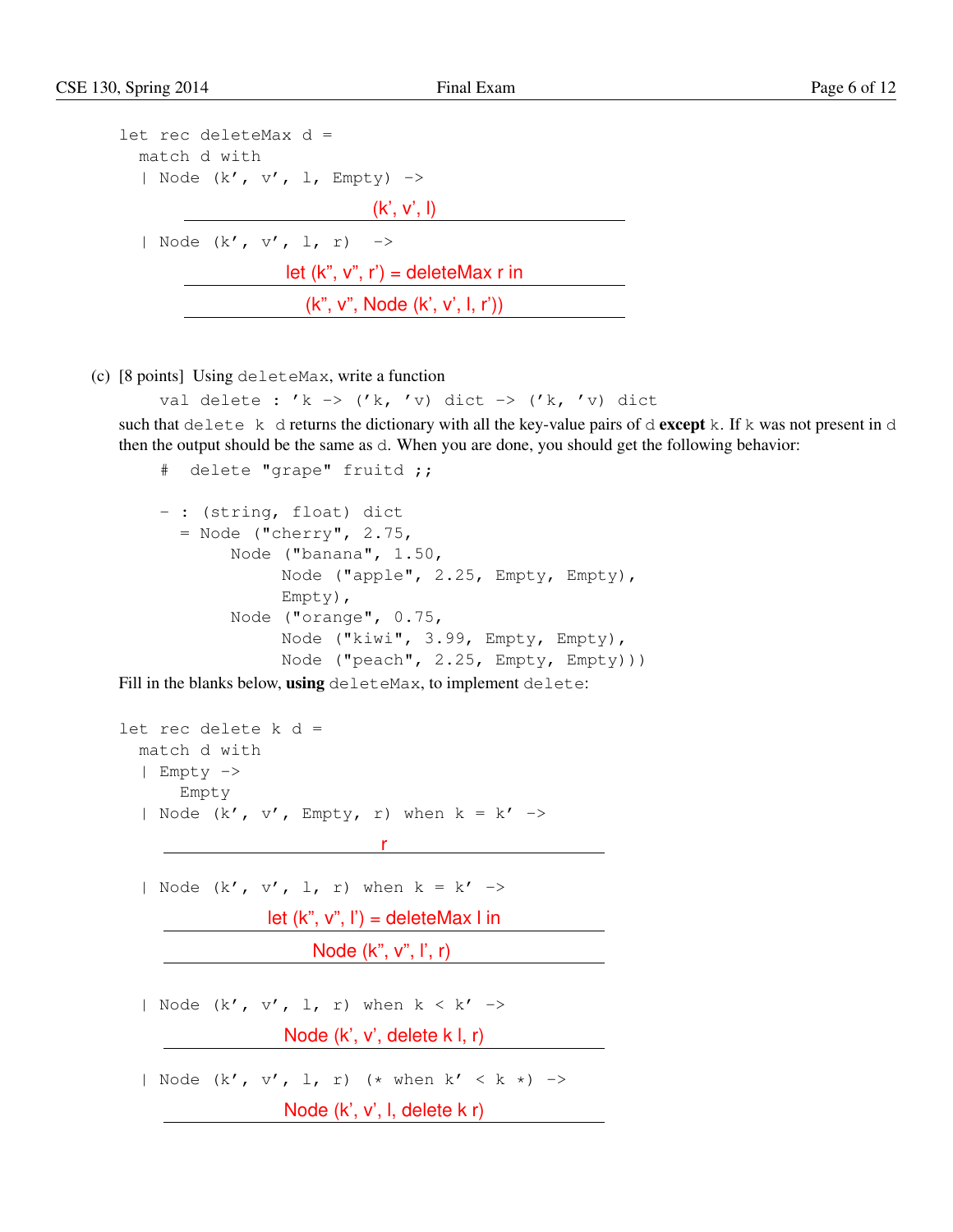(d) [7 points] The following function implements a  $f \circ \text{Id}$  over the dictionaries.

let rec fold  $f$   $b$   $t$  = match  $t$  with | Empty -> b | Node  $(k, v, l, r)$  -> let b0 = fold f b r in  $let b1 = f k v b0$  in  $let b2 = fold f b1 1 in$ b2

What is the type of fold?

val fold : ('k -¿ 'v -¿ 'a -¿ 'a) -¿ 'a -¿ ('k, 'v) tree -¿ 'a

(e) [7 points] Fill in the blanks below to obtain a function

val keysWithValue : 'v -> ('k, 'v) dict -> 'k list \*) such that keysWithValue v d that returns the list of keys in d with value v. When done, you should get:

```
# keysWithValue 2.25 fruitd;;
- : string list = ["apple"; "peach"]
 let keysWithValue v d =
   let f k' v' acc = \mathbf{if} \mathbf{v} = \mathbf{v}' then \mathbf{k}' :: acc else acc in
   let b = [] in
   fold f b d
```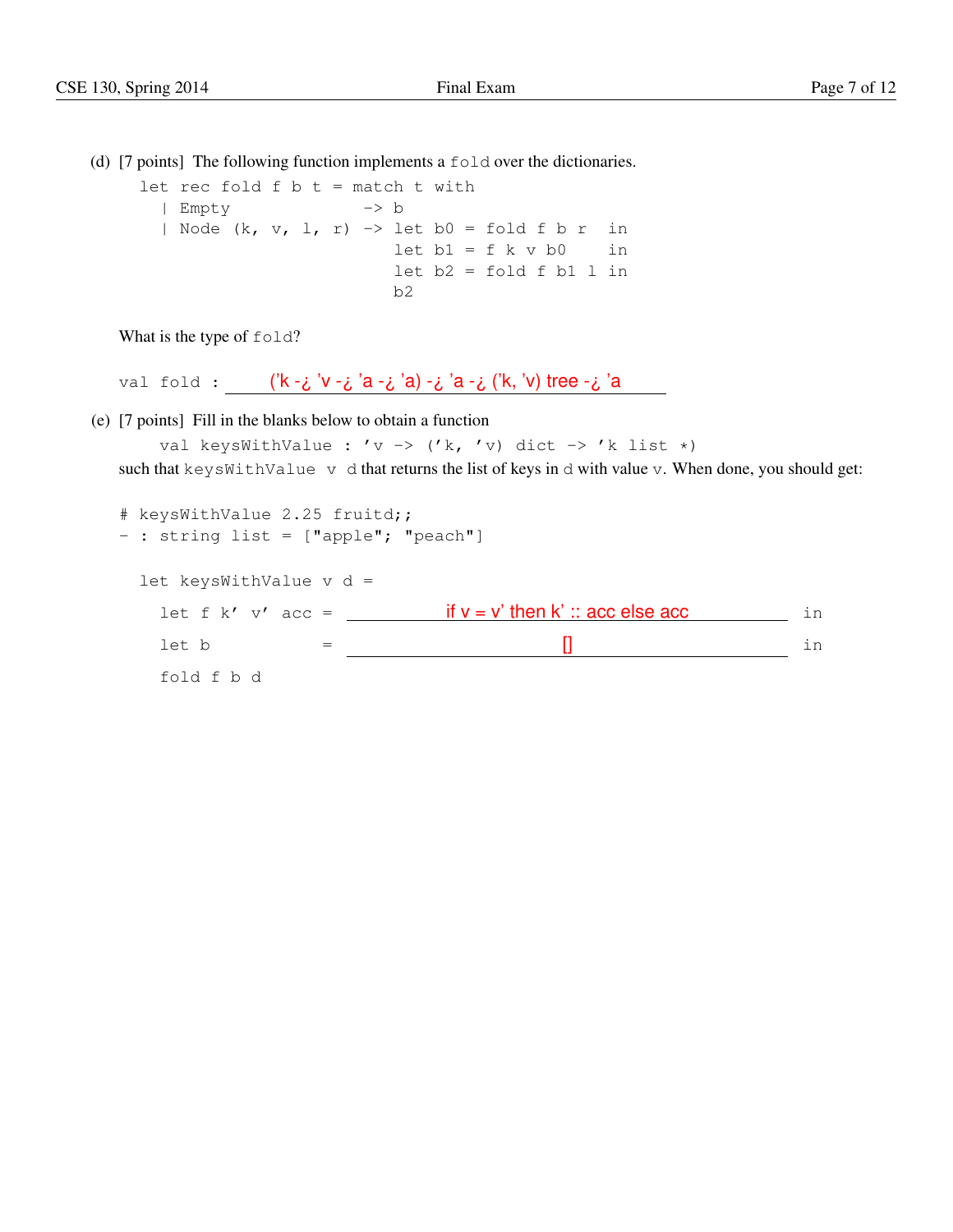4. [45 points] Lets implement Scala-style for-loops in Ocaml, using the following functions:  $let$  skip =  $[]$ 

```
let yield x = [x]let rec foreach xs f = match xs with
  | [ ] \rightarrow [ ]| x::xs -> f x @ foreach xs f
```
- (a) [3 points] What is the type of skip? val skip : <u>a list</u>
- (b) [4 points] What is the type of yield? val yield: 'a -¿ 'a list
- (c) [8 points] What is the type of foreach?

val foreach: 'a list -¿ ('a -¿ 'b list) -¿ 'b list

(d) [4 points] What is the value of ans?

let ans = foreach  $[1;2;3]$  (fun x -> yield (x \* x)  $\left( \right)$ ans =  $[1; 4; 9]$ 

(e) [6 points] What is the value of ans?

```
let ans = foreach [1; 2] (fun i ->
              foreach \lceil "a"; "b"\rceil (fun c ->
                yield (i, c)
             )
           )
ans = [(1, "a"); (1, "b"); (2, "a"); (2, "b"]]
```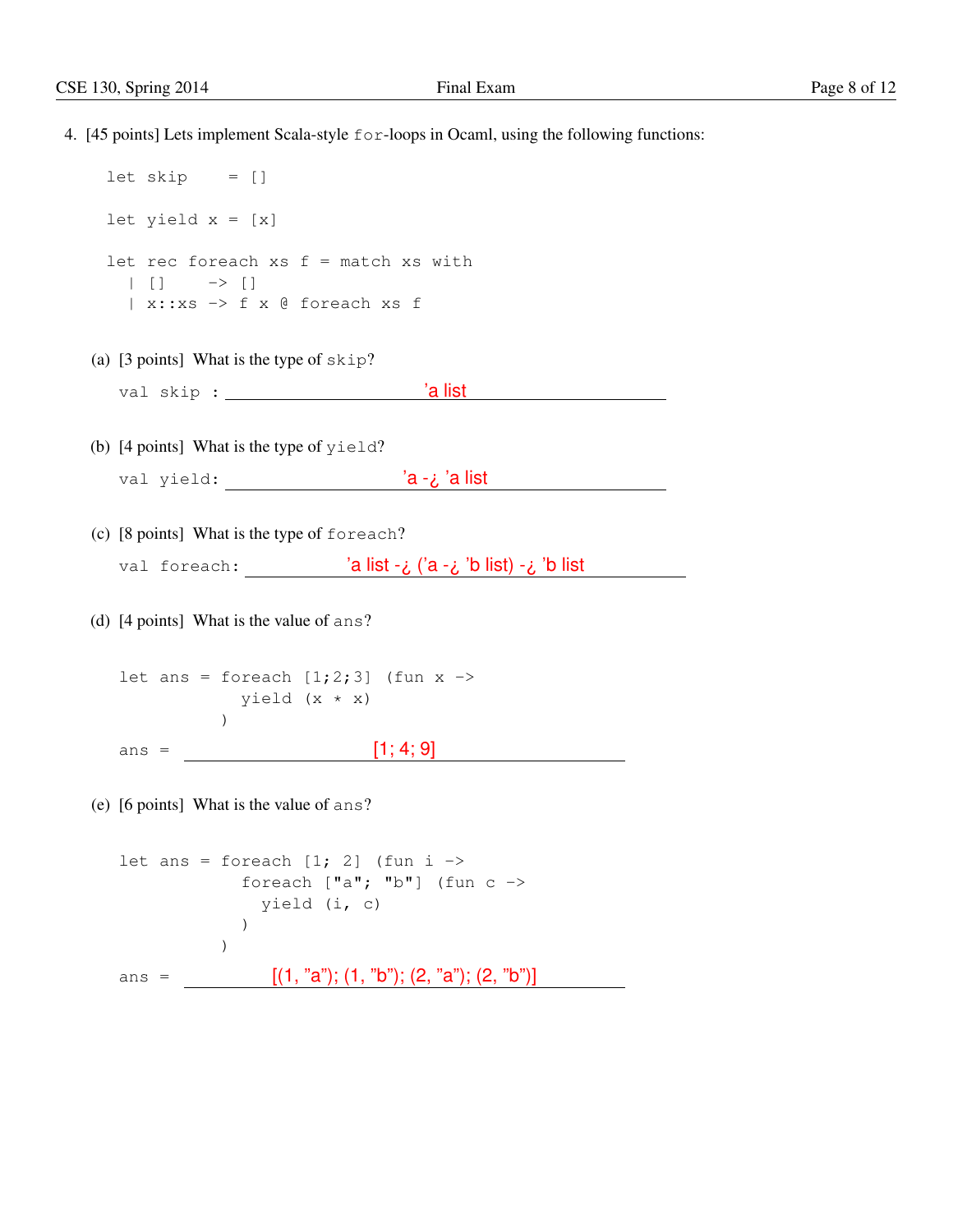(f) [5 points] Recall the Scala code from the first question:

```
val ans = for ( i \le -1 to 5
                ; j \leftarrow i to 5
                 ; k \leftarrow j to 5
                 ; if (i * i + j * j == k * k))
            yield (i, j, k)
```
Translate it to the *equivalent* Ocaml, by filling the blanks below using only the functions yield, skip. (The function range is from Question 1):

```
let ans = foreach (range 1 5) (fun i \rightarrowforeach (range i 5) (fun j \rightarrowforeach (range j 5) (fun k \rightarrowif (i^*i + j^*j = k^*k)then yield (i,j,k)
             else skip
            )
          )
        )
```
(g) [5 points] Rewrite the usual map function for lists using only foreach, skip and yield:  $(*$  val map :  $('a \rightarrow 'b) \rightarrow 'a$  list  $\rightarrow 'b$  list  $*)$ 

```
let map f xs =foreach xs (fun x - 2yield (f x))
```
(h) [5 points] Rewrite the usual filter function for lists using only foreach, skip and yield: (\* val filter : ('a -> bool) -> 'a list -> 'a list \*)

```
let filter f xs =
                     foreach xs (\tan x - \lambda)if (f x)<u> 1980 - Johann Barbara, martxa amerikan per</u>
                         then yield x
                                      else skip
                                     \sum_{i=1}^{n}
```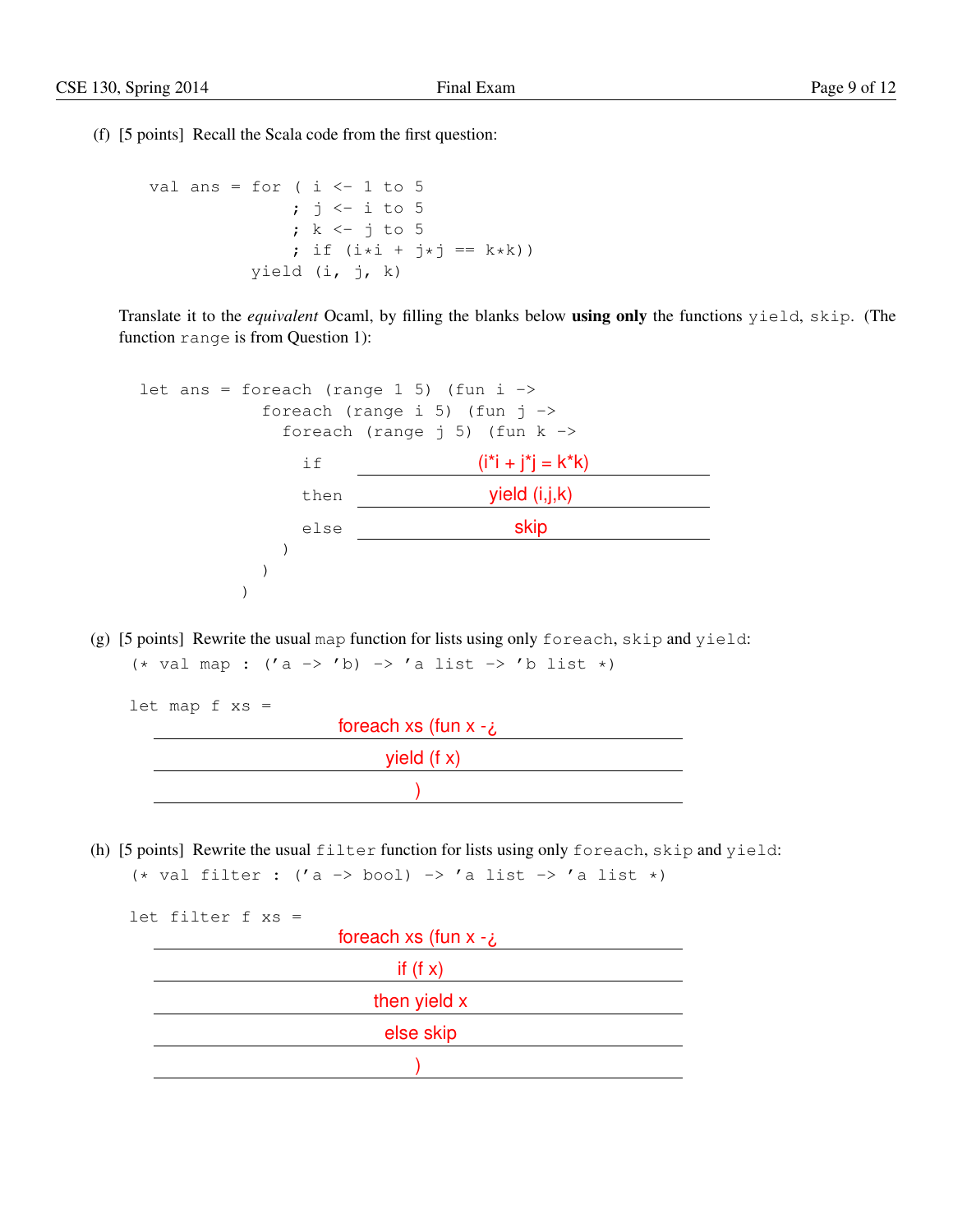(i) [5 points] The function flatten of type:

val flatten : 'a list list -> 'a list

has the following behaviour:

```
# flatten [[1;2;3]; [4;5]; [6]] ;;
- : int list = [1;2;3;4;5;6]
```
Write flatten using only foreach, skip and yield:

| let flatten xss = |  |                                 |
|-------------------|--|---------------------------------|
|                   |  | foreach xss (fun xs - $\lambda$ |
|                   |  | foreach xs (fun $x - z$ )       |
|                   |  | yield x                         |
|                   |  |                                 |
|                   |  |                                 |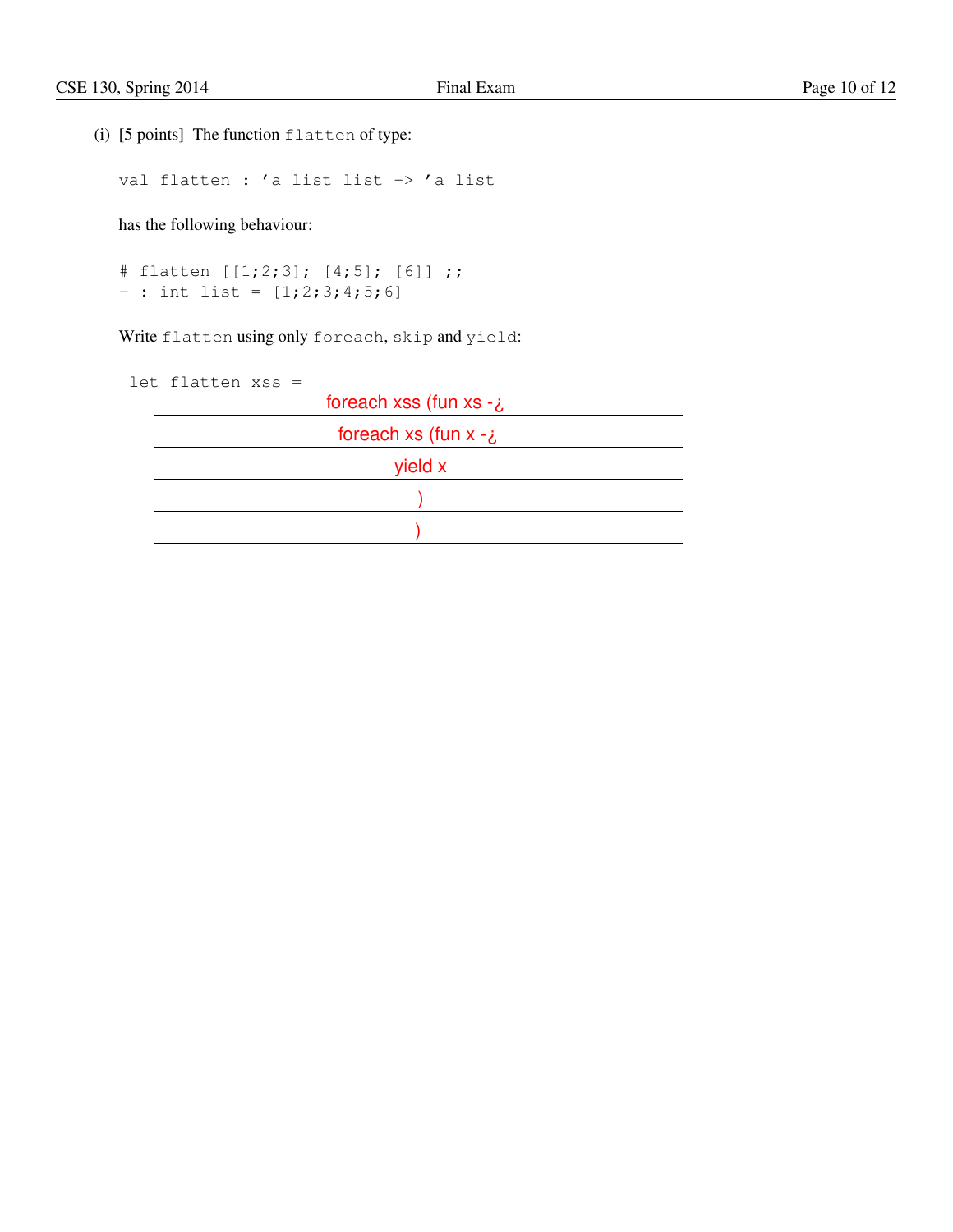- 5. [20 points] Lets write a function to generate all permutations of a list.
	- (a) [5 points] Write a function insertAt with the following behavior:

```
scala> insertAt(0, "cat", List("mouse", "giraffe", "hippo"))
res0: List[String] = List(cat, mouse, giraffe, hippo)
scala> insertAt(1, "cat", List("mouse", "giraffe", "hippo"))
res1: List[String] = List(mouse, cat, giraffe, hippo)
scala> insertAt(2, "cat", List("mouse", "giraffe", "hippo"))
res2: List[String] = List(mouse, giraffe, cat, hippo)
scala> insertAt(3, "cat", List("mouse", "giraffe", "hippo"))
res3: List[String] = List(mouse, giraffe, hippo, cat)
```
Fill in the blanks to get a definition of insertAt

def insertAt[A](pos:Int, x:A, ys:List[A]): List[A] = (pos, ys) match { case  $(0, )$  =>  $\qquad x :: ys$ case  $(n, y::ys_+)$  =>  $\underline{\hspace{1cm}}$  y :: insertAt(n-1, x, ys.) case  $(\_, \text{Nil})$   $\Rightarrow$   $\_$ }

(b) [5 points] Next, write a function spliceInto with the following behavior:

```
scala> spliceInto("cat", List("mouse", "giraffe", "hippo"))
res4: List[List[String]] = List(List(cat, mouse, giraffe, hippo),
                                List(mouse, cat, giraffe, hippo),
                                List(mouse, giraffe, cat, hippo),
                                List(mouse, giraffe, hippo, cat))
```
Fill in the blanks to get a definition of spliceInto

```
def spliceInto[A](x:A, ys:List[A]) : List[List[A]] =
 for (i \leftarrow ( 0 to ys.length ) . \text{toList})yield insertAt(i, x, ys)
```